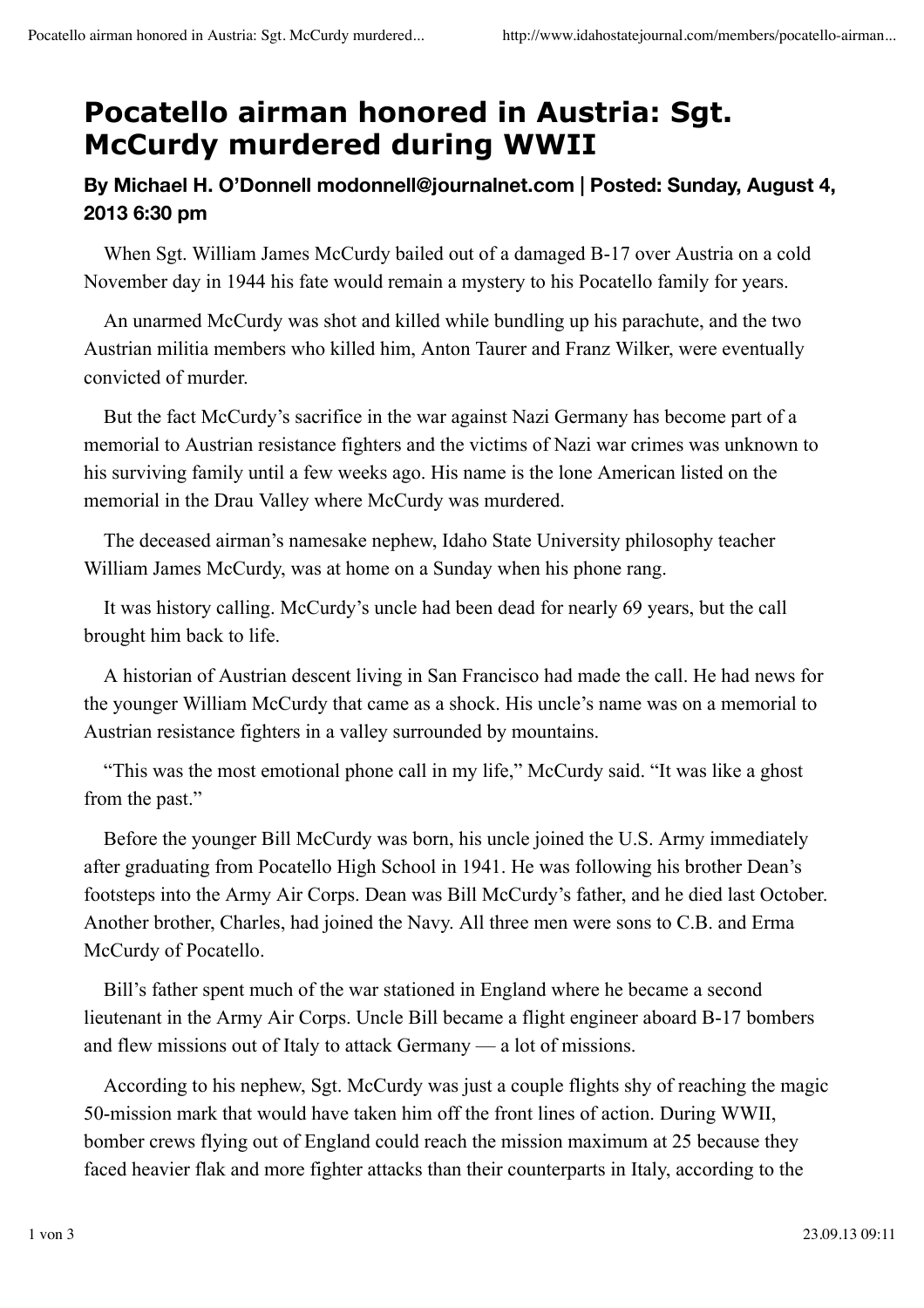## younger McCurdy.

 His uncle's bomber wing was not scheduled to fly the November day that would prove to be his last on earth. The 24-year-old airman volunteered.

 According to McCurdy, the pilot of another bomber was asking for help because his flight engineer had suffered an injury. The sergeant from Pocatello agreed to fill in on a mission to bomb Munich, Germany. The bomber reached its target and dropped its load, but it took on heavy damage from anti-aircraft fire.

 Planes flying out of the American air base near Bari, Italy, had to skirt around the Alps, and a wounded plane would make this a nearly impossible task. McCurdy said the pilot asked seven of his crew members to bail out over southern Austria and they did. All of them expected to be taken captive as prisoners of war and await a victory over Germany that they knew was not far off.

For six of them that was what happened. McCurdy wasn't so lucky.

 Apparently the militia members who found him had been instructed by the Nazis to kill any American survivors, his nephew said. Transcripts from the war crimes trial of the two men who killed McCurdy spell out that bleak moment on a snow-covered field in Austria.

 "At the time of the shot, the American was facing the accused with is arms raised in surrender," the trail record states.

 McCurdy's body was originally buried in the Drau Valley. He would be listed as missing in action until 1946 when his father and mother received word that his remains had been recovered and buried at a U.S. military cemetery in France.

 But young Bill McCurdy said the family already knew about the missing son's fate. His grandmother had told him the story of her missing son coming into her bedroom one night to comfort her.

 "My grandmother grieved pretty hard," Bill said. "She had already lost two sons — one was stillborn and the other died at nine months."

 Dealing with the likely loss of William who was now listed as missing and presumed dead was hard on Erma McCurdy. Then one morning she told the family that William had come into her room and told her to stop grieving.

 "He told her it wouldn't do any good, and that he was in a better place," Bill recalls the story his grandmother shared.

 The remains of Tech. Sgt. McCurdy did finally come home. He was buried in Basalt Cemetery north of Firth with other family members. As time passed, he was joined by his parents.